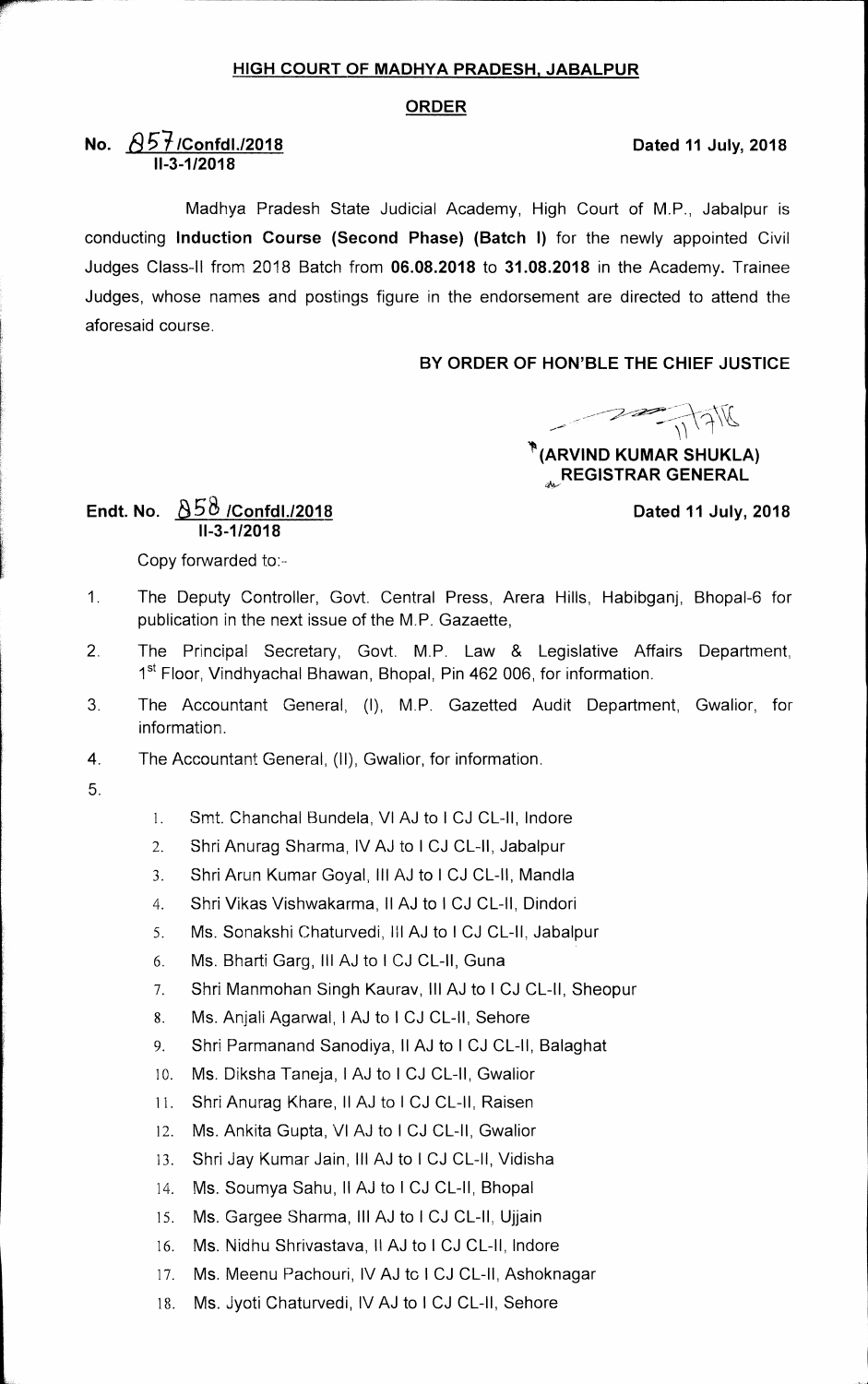- 19. Shri Pankaj Savita, II AJ to I CJ CL-II, Vidisha
- 20. Shri Bhupendra Tiwari, I AJ to I CJ CL-II, Shivpuri
- 21. Ms. Ritika Sharma, IV AJ to I CJ CL-II, Damoh
- 22. Ms. Srishti Bharti, I AJ to I CJ CL-II, Morena
- 23. Shri Sonu Jain, IV AJ to I CJ CL-II, Bhind,
- 24. Shri Shubham Modi, V AJ to I CJ CL-II, Damoh
- 25. Ms. Shweta Sharma, IV AJ to I CJ CL-II, Sagar
- 26. Ms. Ayushi Gupta, III AJ to I CJ CL-II, Bhopal
- 27. Shri Mohit Persai, Ill AJ to I CJ CL-II, Chhindwara
- 28. Ms. Anshul Mangal, Ill AJ to CJ CL-II, Indore
- 29. Shri Altamash Rahman, IV AJ to CJ CL-II, Ujjain
- 30. Shri Dayal Singh Suryavanshi, VI AJ to I CJ CL-II, Jabalpur
- 31. Ms. Anjana Yadav, VI AJ to 1 CJ CL-II, Guna
- 32. Shri Ramachal Pal, II AJ to I CJ CL-II, Sidhi
- 33. Ms. Kanchan Chouksey, I AJ to I CJ CL-II, Rajgarh
- 34. Ms. Paiak Rai, IV AJ to I CJ CL-II, Hoshangabad
- 35. Shri Rahul Singh Yadav, VI AJ to I CJ CL-II, Vidisha
- 36. Ms. Priyanka Ratonia, V AJ to I CJ CL-II, Sehore
- 37. Ms. Arti Ratoniya, I AJ to I CJ CL-II, Datia
- 38. Smt. Jagrati Sacheen Chandrakapure, I AJ to I CJ CL-II, Chhindwara
- 39. Ms. Swati Rahora, II AJ to I CJ CL-II, Shivpuri
- 40. Ms. Keerti Uikey, VI AJ to I CJ CL-II, Narsinghpur
- 41. Smt. Santa Paras, VII AJ to I CJ CL-II, Gwalior
- 42. Shri Jitendra Rawat, IV AJ to I CJ CL-II, Indore
- 43. Ms. Sweta Parte, IV AJ to I CJ CL-II, Mandla
- 44. Shri Dalchand, IV AJ to I CJ CL-II, Balaghat
- 45. Shri Harshvardhan Rawat, I AJ to I CJ CL-II, Mandsaur

For information and compliance with a direction to participate in the aforesaid course as per above mentioned schedule.

The nominated Judges of the District Judiciary are directed to observe the following instruction:

- To apprise themselves with the contents of the Joining Instructions available on the MPSJA website wvvw.mpsja.gov.in & **wvvw.mpsja.mphc.gov.in** and observe the same.
- To attend the Course in prescribed uniform i.e. Black coat, white shirt, grey trousers and black tie in the case of men and white saree and blouse with black coat in the case of ladies.
- To bring the records prepared by them of the task entrusted during their Second Phase Field Training.
- The participants shall send legal problems which they want to be addressed during the Course to the Academy either by fax **(No. 0761-2628679)** or email at **mpsja@mphc.in** sufficiently in advance. VP